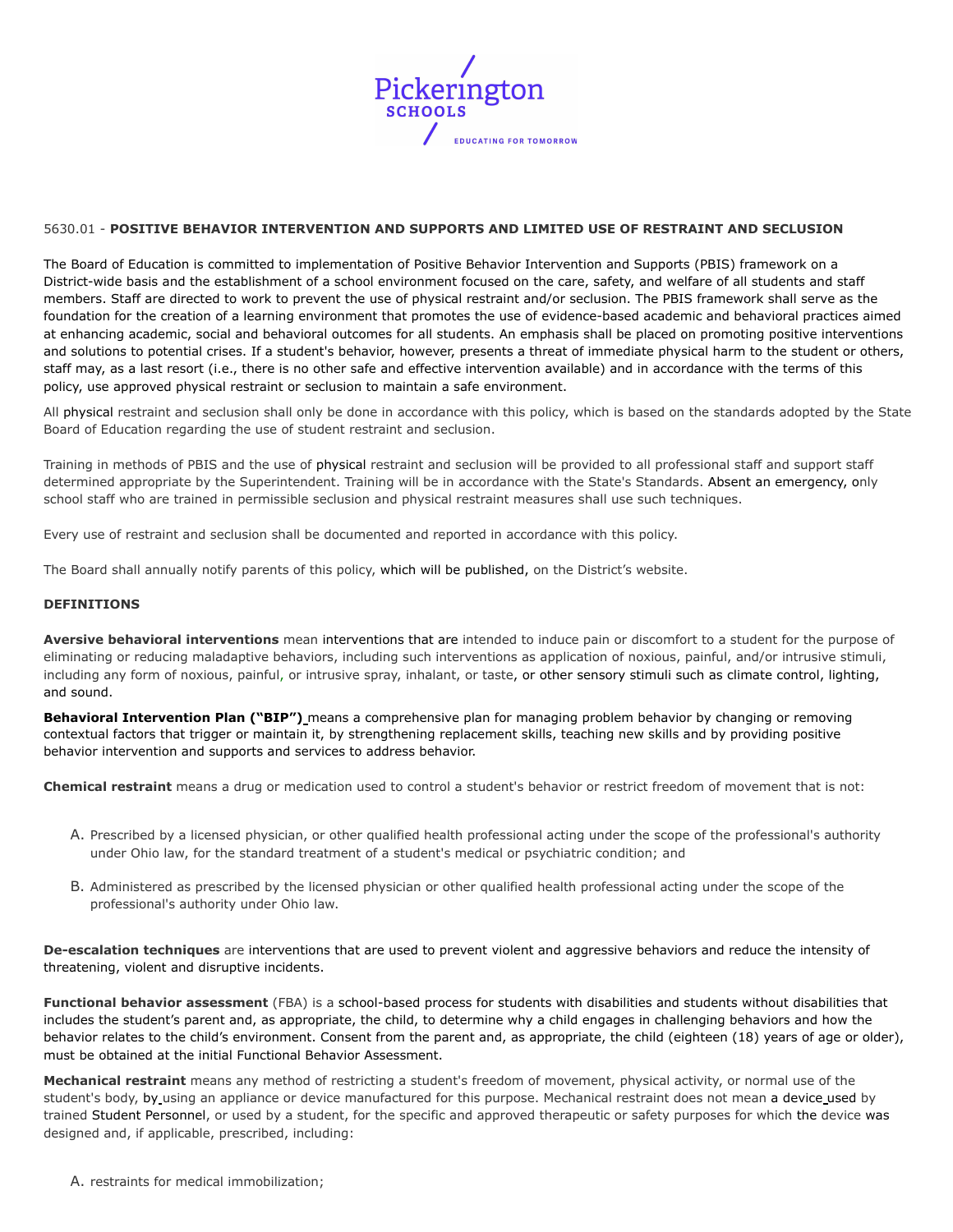- B. adaptive devices or mechanical supports used to allow greater freedom of mobility than would be possible without the use of such devices or mechanical supports; or
- C. vehicle safety restraints when used as intended during the transport of a student in a moving vehicle.

## **Parent** means:

- A. a biological or adoptive parent;
- B. a guardian generally authorized to act as the child's parent, or authorized to make decisions for the child (but not the State if the child is a ward of the State);
- C. an individual acting in the place of a biological or adoptive parent (including a grandparent, stepparent, or other relative) with whom the child lives, or an individual who is legally responsible for the child's welfare;
- D. a surrogate parent who has been appointed in accordance with Ohio Administrative Code 3301-51-05(E); or
- E. any person identified in a judicial decree or order as the parent of a child or the person with authority to make educational decisions on behalf of the child.

**Physical escort** means the temporary touching or holding of the hand, wrist, arm, shoulder, waist, hip, or back for the purpose of inducing a student to move to a safe location.

**Physical restraint** means the use of physical contact that immobilizes or reduces the ability of a student to move the student's arms, legs, body, or head freely. Physical restraint does not include a physical escort, mechanical restraint, or chemical restraint. Physical restraint does not include brief physical contact for the following or similar purposes to:

- A. break up a fight;
- B. knock a weapon away from a student's possession;
- C. calm or comfort;
- D. assist a student in completing a task/response if the student does not resist the contact; or
- E. prevent imminent risk of injury to the student or others

**Positive Behavior Intervention and Supports** (PBIS) means a multi- tiered, school-wide, behavioral framework developed and implemented for the purpose of improving academic and social outcomes, and increasing learning for all students. PBIS includes a decision-making framework that guides selection, integration, and implementation of evidence-based academic and behavior practices for improving academic and behavior outcomes for all students. PBIS encompasses a range of systemic and individualized positive strategies to reinforce desired behaviors, diminish recurrences of challenging behaviors, and teach appropriate behaviors to students.

**PBIS Leadership Team** means the assigned team at the District and building level that plans, coaches and monitors PBIS implementation in the District and buildings. The PBIS Leadership Teams may include, but is not limited to, school administrators, teacher representatives across grade level and programs, staff able to provide behavioral expertise, and other representatives identified by the District or school such as bus drivers, food service staff, custodial staff, and paraprofessionals.

**Prone restraint** means physical or mechanical restraint while the student is in the face-down position

**Seclusion** means the involuntary isolation of a student in a room, enclosure, or space from which the student is prevented from leaving by physical restraint or by a closed door or other physical barrier. It does not include a timeout.

**Student** means an individual enrolled in the District.

**Student Personnel** means teachers, principals, school counselors, social workers, school resource officers, teachers' aides, psychologists, bus drivers, related service providers, nursing staff, or other District staff who interact directly with students.

**Timeout** means a behavioral intervention in which the student, for a limited and specified time, is separated from the class within the classroom or in a non-locked setting for the purpose of self-regulating and controlling his or her own behavior. In a timeout, the student is not physically restrained or prevented from leaving the area by physical barriers.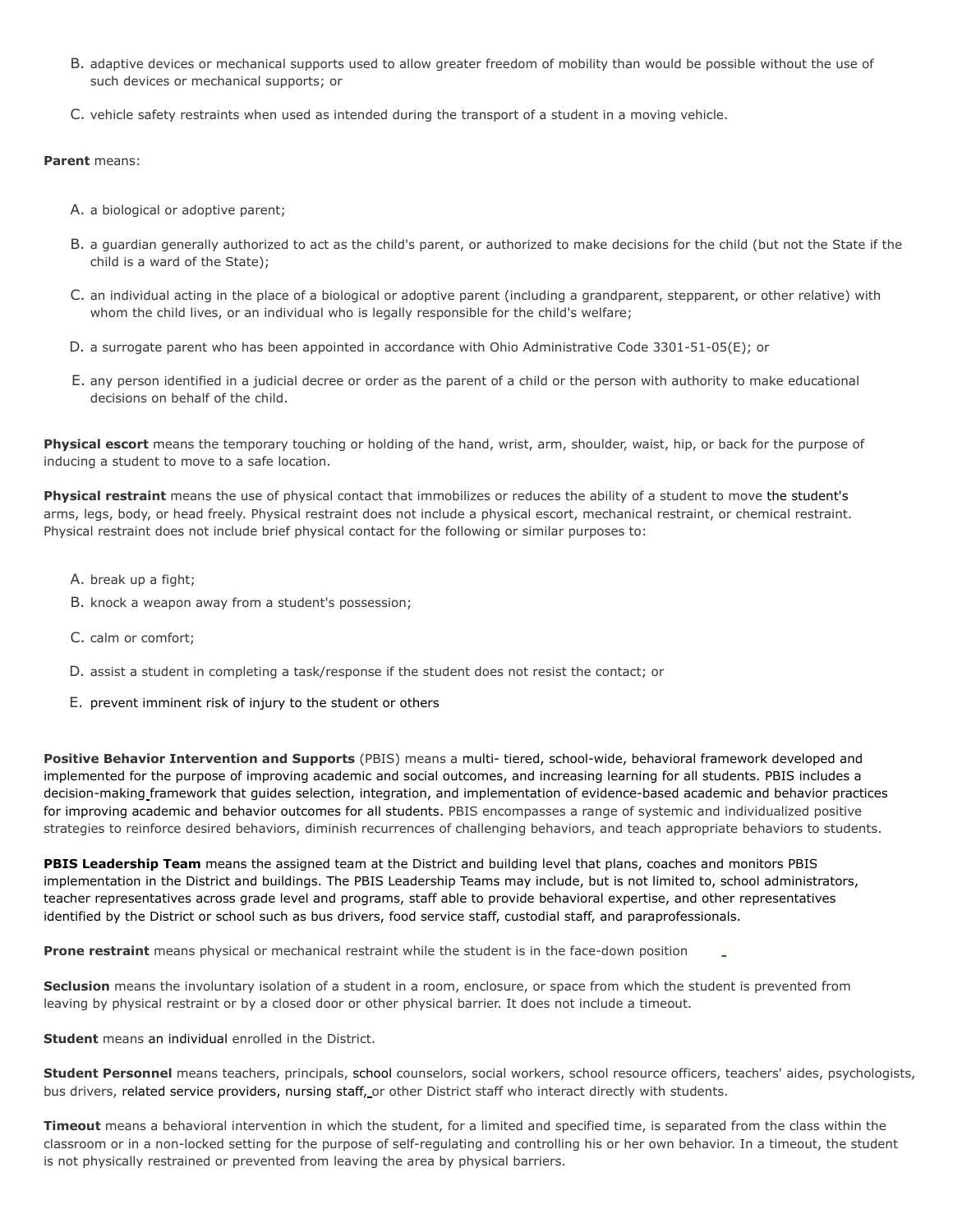## **POSITIVE BEHAVIOR INTERVENTION AND SUPPORTS FRAMEWORK**

The District will implement PBIS on a system-wide basis in accordance with R.C. 3319.46 and A.C. 3301-35-15. The District's PBIS framework involves comprehensive, school-wide data systems that enable monitoring of academic progress, behavioral incidents, attendance, and other critical indicators across classrooms. The administration is encouraged to use data-based decision making to select, monitor, and evaluate outcomes, practices, and systems. The PBIS framework further involves a school-wide investment in evidence-based curricula and effective instructional strategies, matched to students' needs, and data to support teachers' academic instruction. Evidence-based practices along a multi-tiered continuum of supports will be used. The District's PBIS framework will further focus on improving staff climate and culture regarding the role of discipline in the classroom, by using positive and proactive communication and staff recognition. Finally, classroom practices shall be linked to and aligned with the school-wide system so progress monitoring can occur with fidelity and target outcomes. The PBIS framework will strive to enable accurate and sustainable implementation of practices.

As part of its implementation of the PBIS framework, the District will provide Student Personnel with appropriate professional development, engage in explicit instruction of school-wide behavior expectation, employ consistent systems of acknowledging and correcting behavior, create teaching environments designed to eliminate behavior triggers, and promote family and community involvement.

The PBIS framework shall apply to all students and staff, and in all settings. It shall include:

- A. school staff trained to identify conditions such as where, under what circumstances, with whom, and why specific behaviors occur;
- B. functional behavior assessments that include:
	- 1. review of existing data;
	- 2. interviews with parents, family members, and students; and
	- 3. examination of previous and existing behavior intervention plans.
- C. development and implementation of positive behavior interventions and supports, and the teaching of appropriate behavior, including:
	- 1. modification of environmental factors that escalate inappropriate behavior;
	- 2. supporting the attainment of appropriate behavior; and
	- 3. use of de-escalation techniques to defuse potentially violent, dangerous behavior.

## **PROFESSIONAL DEVELOPMENT FOR IMPLEMENTATION OF PBIS**

In order to successfully implement the PBIS framework on a District-wide basis, the Board shall provide or Student Personnel shall receive professional development as follows:

- A. the professional development will occur at least every three (3) years;
- B. the professional development must be provided by a building or District PBIS Leadership Team or an appropriate State, regional, or national source in collaboration with the building or District PBIS Leadership Team;
- C. the trained PBIS Leadership team will provide the professional development in accordance with the District-developed PBIS training plan, which the Superintendent will develop;
- D. the Superintendent shall retain records of completion of the professional development; and
- E. the professional development will include the following topics:
	- 1. an overview of PBIS;
	- 2. the process for teaching behavioral expectations;
	- 3. data collection;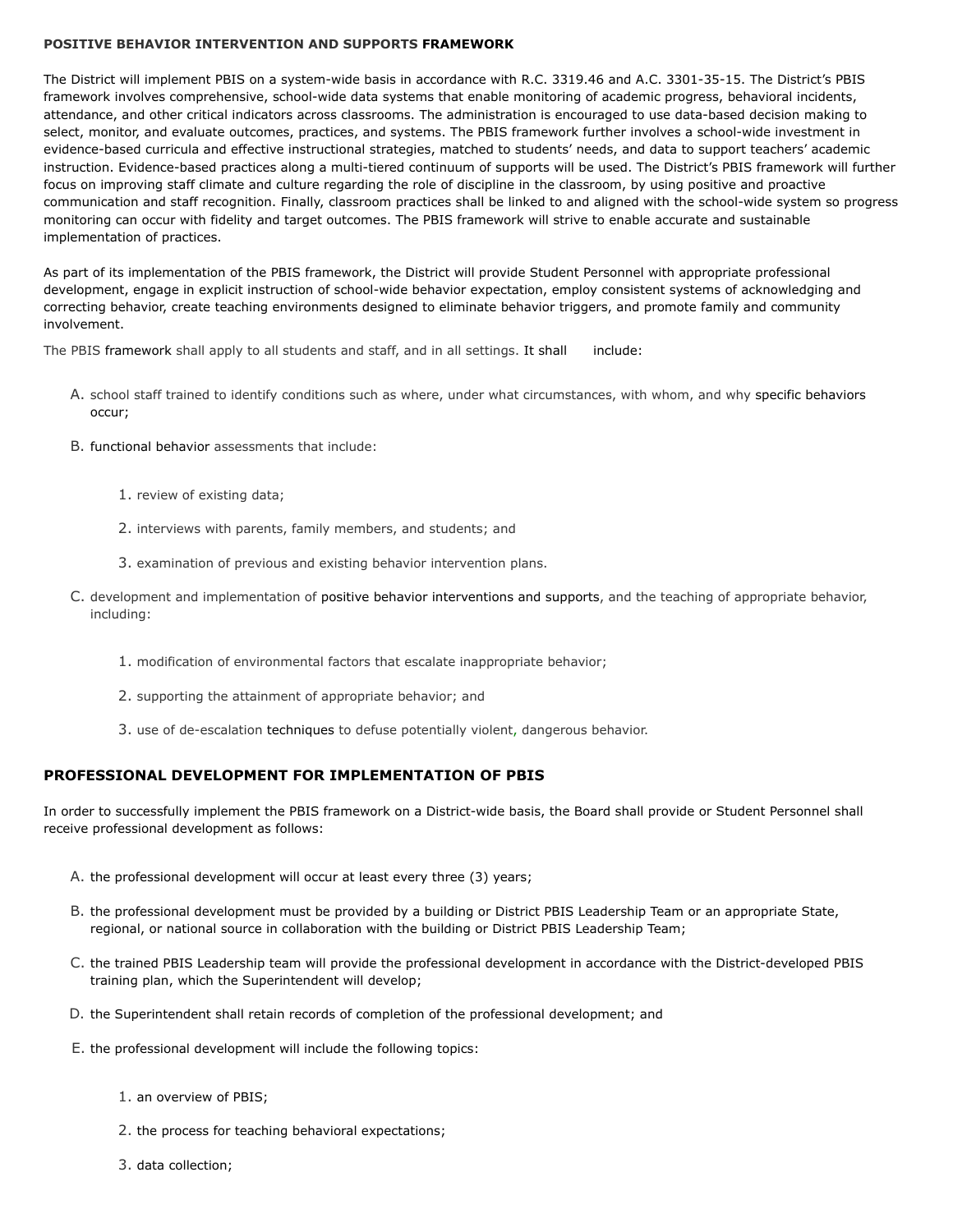- 4. implementation of PBIS with fidelity;
- 5. consistent systems of feedback to students for acknowledgment of appropriate behavior and corrections for behavior errors; and
- 6. consistency in discipline and discipline referrals.
- F. the training will be appropriately modified for the intended audience.

The Superintendent is charged with arranging for continuous training structures to be in place to provide ongoing coaching and implementation with fidelity.

#### **SECLUSION**

Seclusion may be used only when a student's behavior poses an immediate risk of physical harm to the student or others and no other safe or effective intervention is available. Seclusion may be used only as a last resort to provide the student with an opportunity to regain control of the student's actions. Seclusion must be used in a manner that is age and developmentally appropriate, for the minimum amount of time necessary for the purpose of protecting the student and/or others from physical harm, and otherwise in compliance with this policy and the Ohio Department of Education's (ODE) model policy.

Seclusion shall be implemented only by Student Personnel who are trained to protect the care, welfare, dignity, and safety of the student, including trained to detect indications of physical or mental distress that require removal and/or immediate medical assistance. Student Personnel must document their observations of the student during the seclusion.

## **Additional requirements for the use of seclusion:**

If Student Personnel use seclusion, they must:

- A. continually observe the student in seclusion for indications of physical or mental distress and seek immediate medical assistance if there is a concern;
- B. use communication strategies and research-based de-escalation techniques in an effort to help the student regain control as quickly as possible;
- C. remove the student from seclusion when the immediate risk of physical harm to the student and/or others has dissipated;
- D. assess the student for injury or psychological distress after the use of seclusion, and monitor the student as needed following the incident;
- E. conduct a debriefing including all involved staff to evaluate the trigger for the incident, staff response, and methods to address the student's behavioral needs; and
- F. complete all required reports and document their observations of the student;
- G. ensure safety of other students and protect the dignity and respect of the student involved;
- H.if at any point the staff assess that the intervention is insufficient to maintain safety of all involved, contact emergency personnel;

#### **Requirements for a room or area used for seclusion:**

A room or area used for seclusion must provide for adequate space, lighting, ventilation, and clear visibility in order to allow Student Personnel to observe the student.

A room or area used for seclusion must not be locked or otherwise prevent the student from exiting the area should staff become incapacitated or leave the area.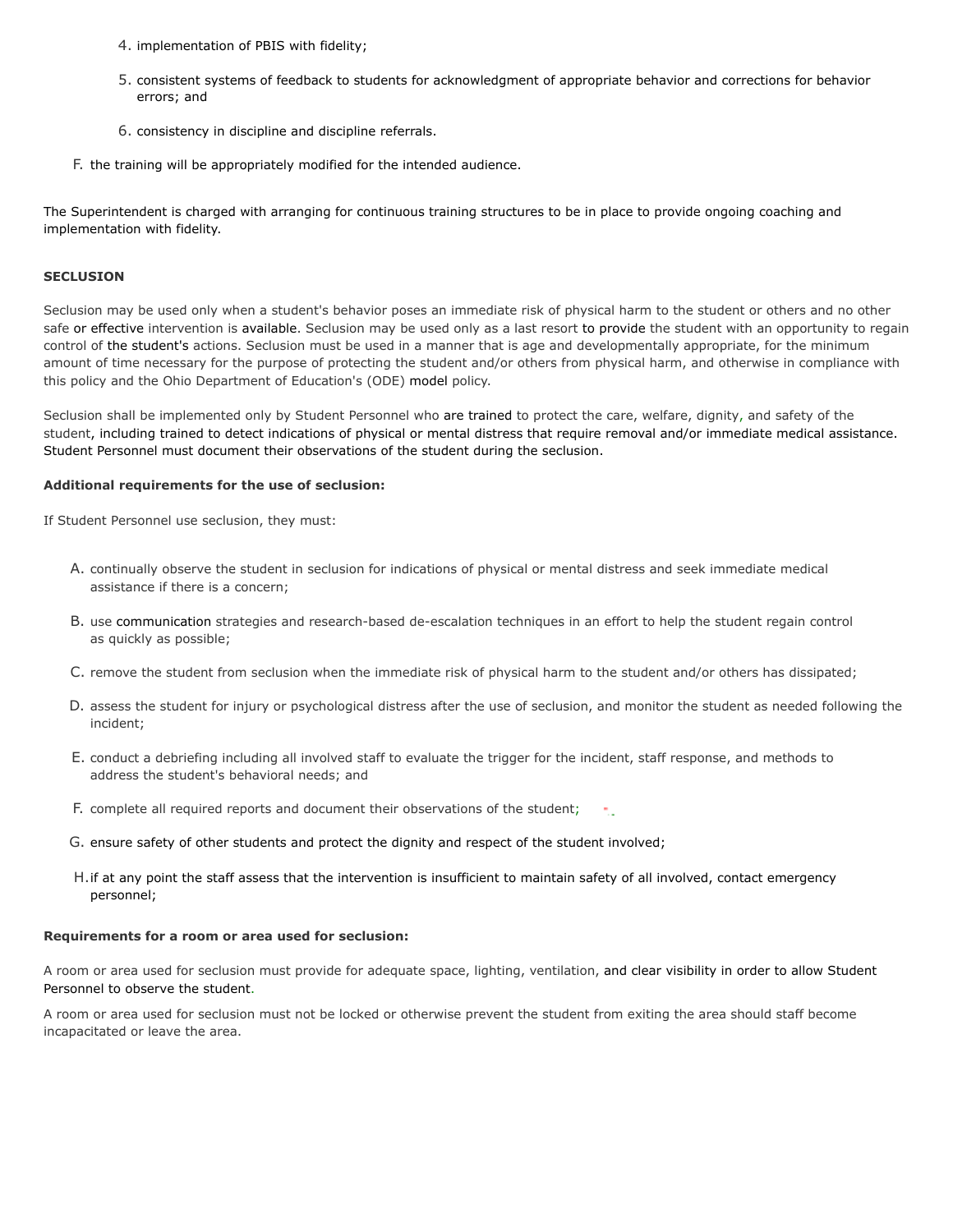## **Additional prohibited seclusion practices:**

Seclusion shall not be used:

- A. for the convenience of staff;
- B. as a substitute for an educational program;
- C. as a form of discipline or punishment;
- D. as a substitute for other less restrictive means of assisting a student in regaining control;
- E. as a substitute for inadequate staffing;
- F. as a substitute for staff training in positive behavior intervention and supports framework and crisis management; or
- G. as a means to coerce, retaliate, or in a manner that endangers a student.

Seclusion of preschool-age children is prohibited, except that a preschool-age child may be separated from classmates, either in the classroom or in a safe, lighted, and well-ventilated space, for an amount of time that is brief in duration and appropriate to the child's age and development, if the child is always within sight and hearing of a preschool staff member.

### **PHYSICAL RESTRAINT**

Prone restraint, including any physical restraint that obstructs the airway of the student, or any physical restraint that impacts a student's primary mode of communication, is prohibited. Student Personnel may use physical restraint only as a last resort and in accordance with this policy and the requirements of A.C. 3301-35-15.

Physical restraint may be used only when the student's behavior poses an immediate risk of physical harm to the student and/or others and no other safe or effective intervention is available. The physical restraint must be implemented in a manner that is age and developmentally appropriate, does not obstruct the student's ability to breathe, does not interfere with the student's ability to communicate in the student's primary language or mode of communication, and otherwise in compliance with this policy and the ODE's corresponding model policy.

Only Student Personnel trained in safe restraint techniques may implement physical restraint, except in the case of rare and unavoidable emergency situations when trained personnel are not immediately available. Student Personnel must be trained to protect the care, welfare, dignity, and safety of the student.

### **Additional requirements for the use of physical restraint:**

If Student Personnel use physical restraint, they must:

- A. continually observe the student in restraint for indications of physical or mental distress and seek immediate medical assistance if there is a concern;
- B. use communication strategies and research-based de-escalation techniques in an effort to help the student regain control as quickly as possible;
- C. remove the student from physical restraint immediately when the immediate risk of physical harm to the student and/or others has dissipated;
- D. assess the student for injury or psychological distress after the use of physical restraint, and monitor the student as needed following the incident;
- E. conduct a debriefing including all involved staff to evaluate the trigger for the incident, staff response, and methods to address the student's behavioral needs; and
- F. complete all required reports and document their observations of the student; ٠.
- G.ensure safety of other students and protect the dignity and safety of the student involved;
- H. if at any point the staff assesses that the intervention is insufficient to maintain safety for all involved, contact emergency personnel.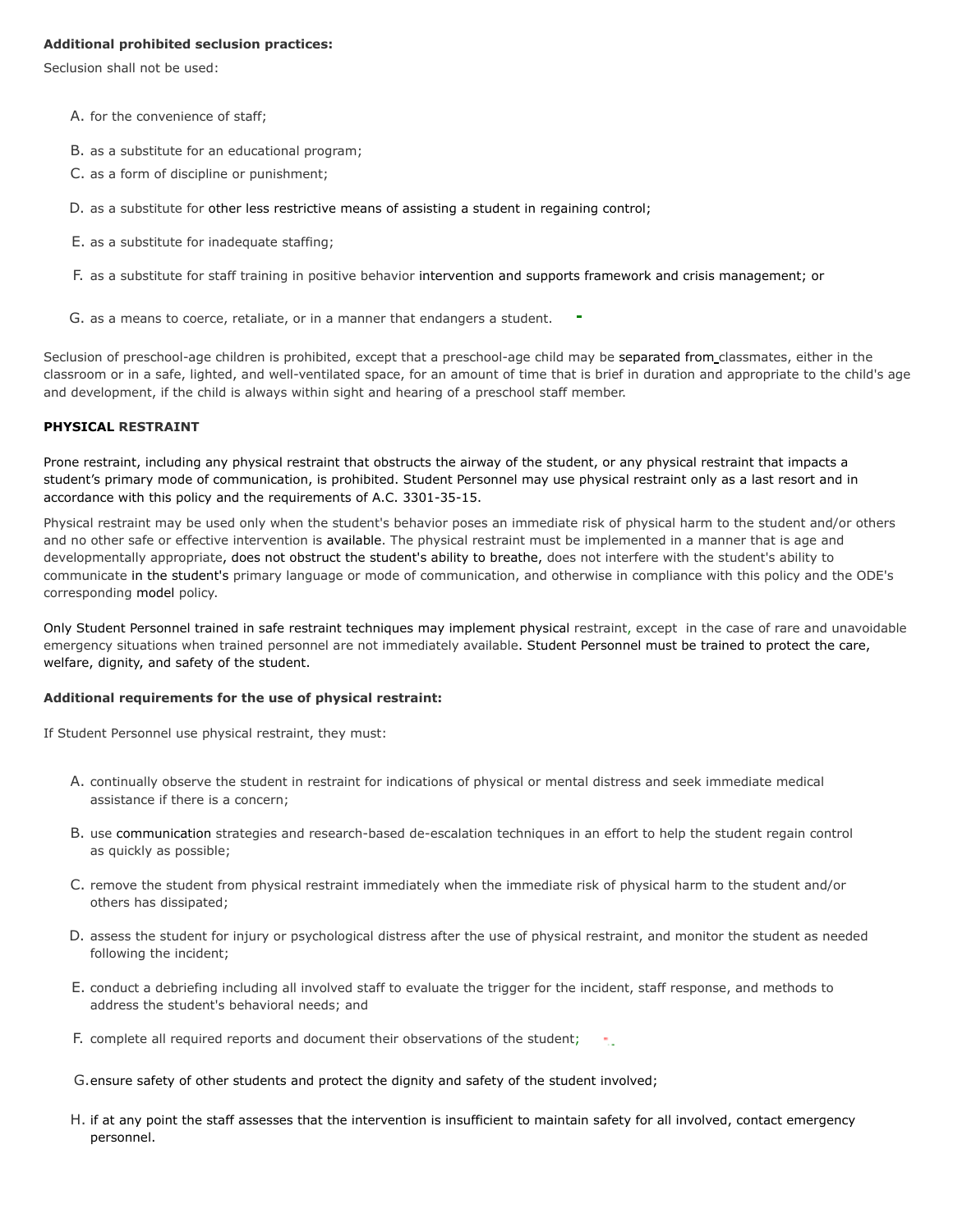Physical restraint shall not be used for punishment or discipline, or as a substitute for other less restrictive means of assisting a student in regaining control.

## **Prohibited Practices**

The following practices are prohibited under all circumstances, including emergency safety situations:

- A. prone restraint;
- B. any form of physical restraint that involves the intentional, knowing, or reckless use of any technique that:
- 1. involves the use of pinning down a student by placing knees to the torso, head, or neck of the student;
- 2. uses pressure point, pain compliance, or joint manipulation techniques;
- 3. otherwise involves techniques that are used to unnecessarily cause pain;
- 4. causes loss of consciousness or harm to the neck or restricting respiration in any way;
- 5. involves dragging or lifting of the student by the hair or ear or any type of mechanical restraint;
- C. corporal punishment as defined in R.C. 3319.41;
- D. child endangerment as defined in R.C. 2919.22;
- E. deprivation of basic needs;
- F. seclusion or restraint of preschool-age students in violation of A.C. 3301-37-10(D) and A.C. 3301-35-15
- G. mechanical restraint;
- H. chemical restraint;
- I. aversive behavioral interventions; and
- J. seclusion in a locked room or area.

### **CONTACT LAW ENFORCEMENT AND/OR EMERGENCY RESPONSE PERSONNEL**

In accordance with the Board's Emergency Management Plan (see Policy 8400), District personnel shall contact law enforcement and/or appropriate emergency response personnel if at any point they determine that an intervention (either a physical restraint or seclusion) is insufficient to maintain the safety of all involved.

# **MULTIPLE INCIDENTS OF RESTRAINT AND/OR SECLUSION – CONDUCTING A FUNCTIONAL BEHAVIORAL ASSESSMENT AND DEVELOPING A BEHAVIOR INTERVENTION PLAN**

After a student's third incident of physical restraint or seclusion in a school year, a meeting must occur within ten (10) school days of the third incident as follows:

- A. For a student who has been found eligible for special education services or has a 504 plan, the student's individualized education program or 504 team must meet to consider the need to conduct or develop a FBA or BIP, or amend an existing FBA or BIP.
- B. For all other students (i.e., students not described in the preceding paragraph), a team, consisting of the student's parent, an administrator or designee, a teacher of the student, a staff member involved in the incident (if not the teacher or administrator already invited), and other appropriate staff members must meet to discuss the need to conduct or review a FBA and/or develop a BIP.
- C. Nothing in this section is meant to prevent the completion of a FBA or BIP for any student who might benefit from these measures, but has fewer than three (3) incidents of restraint or seclusion.
- D. Nothing in this section is meant to prevent the District from conducting any evaluations or other obligations the staff feel are appropriate under the Individuals with Disabilities Education Improvement Act.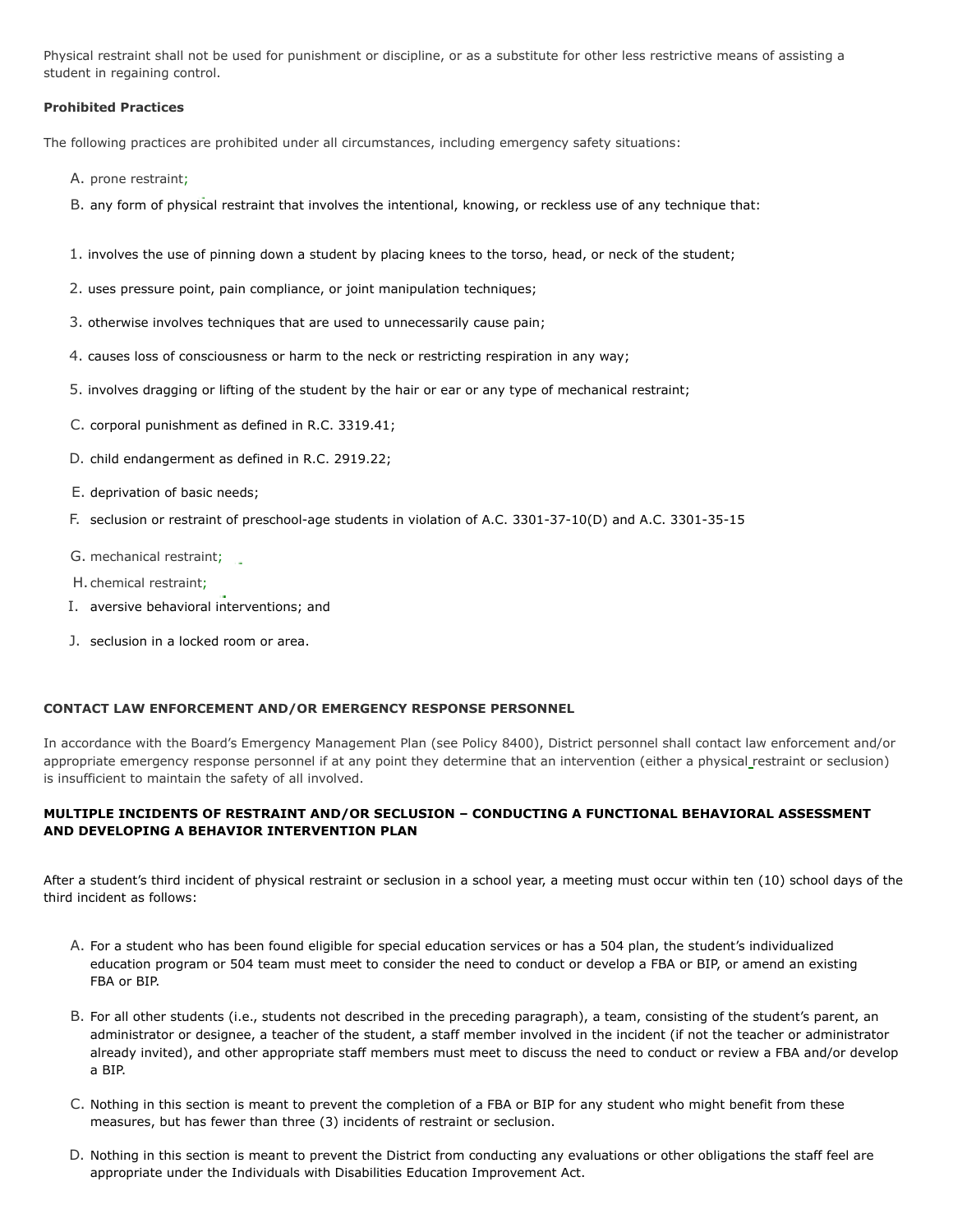## **TRAINING AND PROFESSIONAL DEVELOPMENT FOR USE OF CRISIS MANAGEMENT AND DE-ESCALATION TECHNIQUES**

The District shall provide training and professional development for the use of crisis management and de-escalation techniques that includes the use of restraint and seclusion. Specifically, the District shall annually train an appropriate number of personnel in each building in evidence-based crisis management and de-escalation techniques, as well as the safe use of physical restraint and seclusion. At a minimum, the training will cover the following topics:

- A. proactive measures to prevent the use of seclusion or restraint;
- B. crisis management;
- C. documentation and communication about the restraint or seclusion with appropriate parties;
- D. the safe use of restraint and seclusion;
- E. instruction and accommodation for age and body size diversity;
- F. directions for monitoring signs of distress during and following physical control; and
- G. debriefing practices and procedures.

The training will occur face-to-face and allow for a simulated experience of administering and receiving physical restraint so that participants can demonstrate proficiency in the topics identified above.

The Superintendent is charged with maintaining written or electronic documentation concerning the training provided that includes the following:

- A. the name, position, and building assignment of each person who has completed training;
- B. the name, position, and credentials of each person who has provided the training;
- C. when the training was completed; and
- D. what protocols, techniques, and materials were included in training.

As part of the required training, Student Personnel shall be trained to perform the following functions:

- A. identify conditions such as: where, under what conditions, with whom and why specific inappropriate behavior may occur; and
- B. use preventative assessments that include at least the following:
	- 1. a review of existing data;
	- 2. input from parents, family members, and students; and
	- 3. examination of previous and existing behavior intervention plans.

Only individuals trained in accordance with this policy in the appropriate use of restraint and seclusion may use those techniques.

## **MONITORING AND COMPLAINT PROCEDURES**

The Superintendent shall monitor the implementation of A.C. 3301-35-15 and this policy, and annually conduct a review of A.C. 3301-35-15 and this policy related to the use of PBIS, physical restraint, and seclusion. Additionally, the administration will annually notify parents of the District's policy and procedures related to the requirements of PBIS, physical restraint, and seclusion, including the following complaint process.

Any parent of a child enrolled in school in the District may submit a written complaint to the Superintendent regarding an incident of restraint or seclusion. The Superintendent shall investigate each written complaint and respond in writing to the parent's complaint within thirty (30) days of receipt of the complaint. The Superintendent will make reasonable efforts to have an in-person follow-up meeting with the parent.